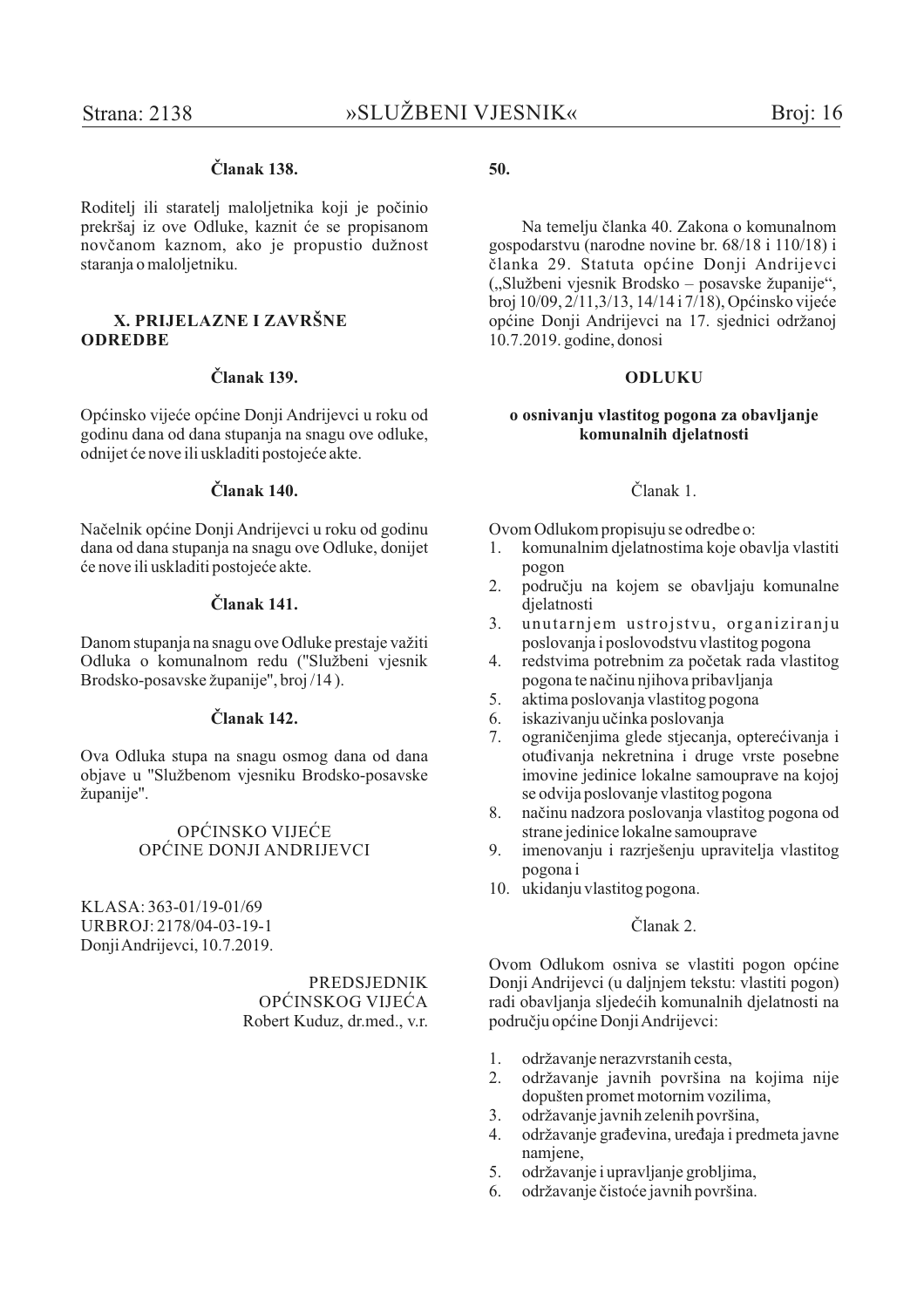## $\check{\Gamma}$ lanak 3

Vlastiti pogon nema svojstvo pravne osobe.

Vlastiti pogon samostalan je u obavljanju komunalnih djelatnosti određenih ovom Odlukom sukladno Zakonu o komunalnom gospodarstvu, te drugim zakonskim i podzakonskim propisima.

## $\check{\mathrm{C}}$ lanak 4

Vlastiti pogon osniva se kao organizacijska jedinica Jedinstvenog upravnog odjela općine Donji Andrijevci

## Članak 5.

Vlastitim pogonom upravlja upravitelj pogona.

Upravitelja vlastitog pogona imenuje i razrješava općinski načelnik.

Upravitelj vlastitog pogona kao organizacijske jedinice Jedinstvenog upravnog odjela je pročelnik Jedinstvenog odjela.

## $\check{\text{C}}$ lanak 6

Upravitelj pogona organizira i vodi rad vlastitog pogona te odgovara općinskom načelniku za materijalno i financijsko poslovanje, te zakonitost rada vlastitog pogona.

Upravitelj pogona na temelju ovlasti općinskog načelnika sklapa ugovore s drugim fizičkim ili pravnim osobama.

Prava, obveze i odgovornosti kao i druga pitanja u vezi s radom upravitelja vlastitog pogona te ostalih zaposlenih u vlastitiom pogonu, a koja nisu uređena Zakonom o komunalnom gospodartvu i ovo Odlukom, primjenjuju se odredbe zakona kojim se uređuju radni odnosi službenika i namještenika u iedinicama lokalne i područne (regionalne) samouprave.

## Članak 7

Stručne poslove za potrebe vlastitog pogona obavalja Jedinstveni upravni odjel općine Donji Andrijevci.

## Članak 8.

Unutarnie ustrojstvo vlastitog pogona uređuje se

odlukom o osnivanju vlastitog pogona te pobliže uređuje pravilnikom o poslovanju vlastitog pogona. koje donosi Općinsko vijeće općine Donji Andrijevci.

## Članak 9

Sredstva potrebna za početak rada i rad vlastitog pogona osiguravaju se u općinskom proračunu općine Donii Andrijevci.

## $Č$ lanak 10

Godišnji plan i program vlastitog pogona donosi upravitelj pogona uz prethodnu suglasnost općinskog načelnika.

Vlastiti pogon može izvršavati godišnji plan i program u visini sredstava planiranih općinskom proračunu.

Vlastiti pogon iskazuje učinke poslovanja sukladno važećim financijsko-računovodstvenim propisima odnosno Zakonu o proračunu.

# Članak 11

Vlastiti pogon može stjecati opremu i drugu pokretnu imovinu u visini sredstava planiranih općinskom proračunu za tekuću godinu, na temelju godišnjeg plana i programa vlastitog pogona.

Vlastiti pogon ne može bez prethodne suglasnosti općinskog načelnika stjecati, opterećivati i otuđivati nekretnine i druge vrste imovine jedinice lokalne samouprave na kojoj se odvija poslovanje vlastitog pogona.

## $\check{\text{C}}$ lanak 12

Nadzor nad poslovanjem vlastitog pogona obavlja općinski načelnik.

U obavljanju nadzora općinski načelnik poduzima potrebne mjere i radnje u skladu sa zakonom i općim aktima.

## $\check{\text{C}}$ lanak 13

Vlastiti pogon ukida se odlukom Općinskog vijeća općine Donji Andrijevci.

U slučaju ukidanja vlastitog pogona općina Donji Andrijevci preuzima svu imovinu, prava i obveze ukoliko se odlukom o ukidanju ne odredi drugačije.